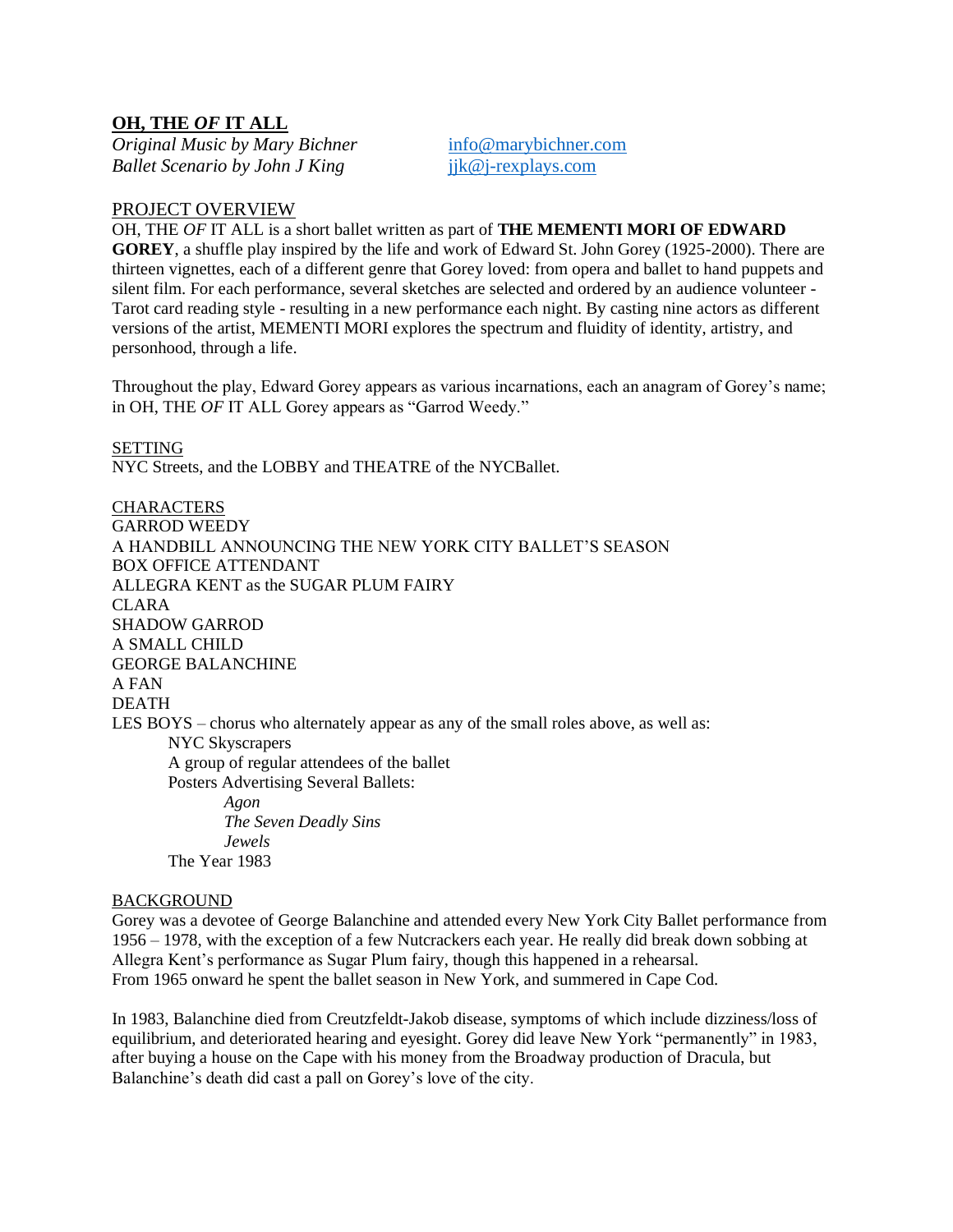### SCENARIO

### *0:00-0:22 / (Measures 1-6)*

GARROD WEEDY doodles in a notebook on the streets of NYC. Utterly bored. He wears a calflength fur coat.

### *0:22-0:28 / (Measures 7-8)*

A HANDBILL ANNOUNCING THE NEW YORK CITY BALLET'S SEASON enters, blown by the wind...

# *0:28-0:37 / (Measures 9-11)*

...and dances into GARROD's attention. He follows.

# *0:37-1:18 / (Measures 12-28)*

It leads him through the streets to the New York State Theatre at Lincoln Center.

The Ensemble, dressed as skyscrapers, dance past as GARROD and HANDBILL pass through the city.

The Theatre: A sign advertising The Nutcracker.

# *1:18-1:28 / (Measures 29-31)*

GARROD buys a ticket and enters.

# *1:28-2:17 / (Measures 32-46)*

The Company performs *The Nutcracker*, with Allegra Kent as the SUGAR PLUM FAIRY, as she dances and says goodbye to CLARA.

GARROD is spotlit, as though the only person in the audience. He leaves his seat and squats at the foot of the balcony, legs curled up like an eager boy.

CLARA waves goodbye and The SUGAR PLUM FAIRY disappears and GARROD falls into sobs – moved to tears at the dissolution of the little girl's imagination.

#### *2:17-2:24 / (Measures 47-50)*

GARROD walks out of the building and wanders the NYC Streets. A SHADOW GARROD – in identical costuming – dances along beside him, revealing GARROD's Inner Heart full of joy and wonder at the ballet experience.

#### *2:25-2:57 / (Measures 51-70)*

As GARROD passes strangers, he falls into quiet reserve, while SHADOW GARROD continues to dance fully and openly. When alone, GARROD joins SHADOW GARROD in the dance: exuberant, ecstatic. A SMALL CHILD comes around the corner and sees GARROD dancing full out. She stares at him oddly and he catches himself.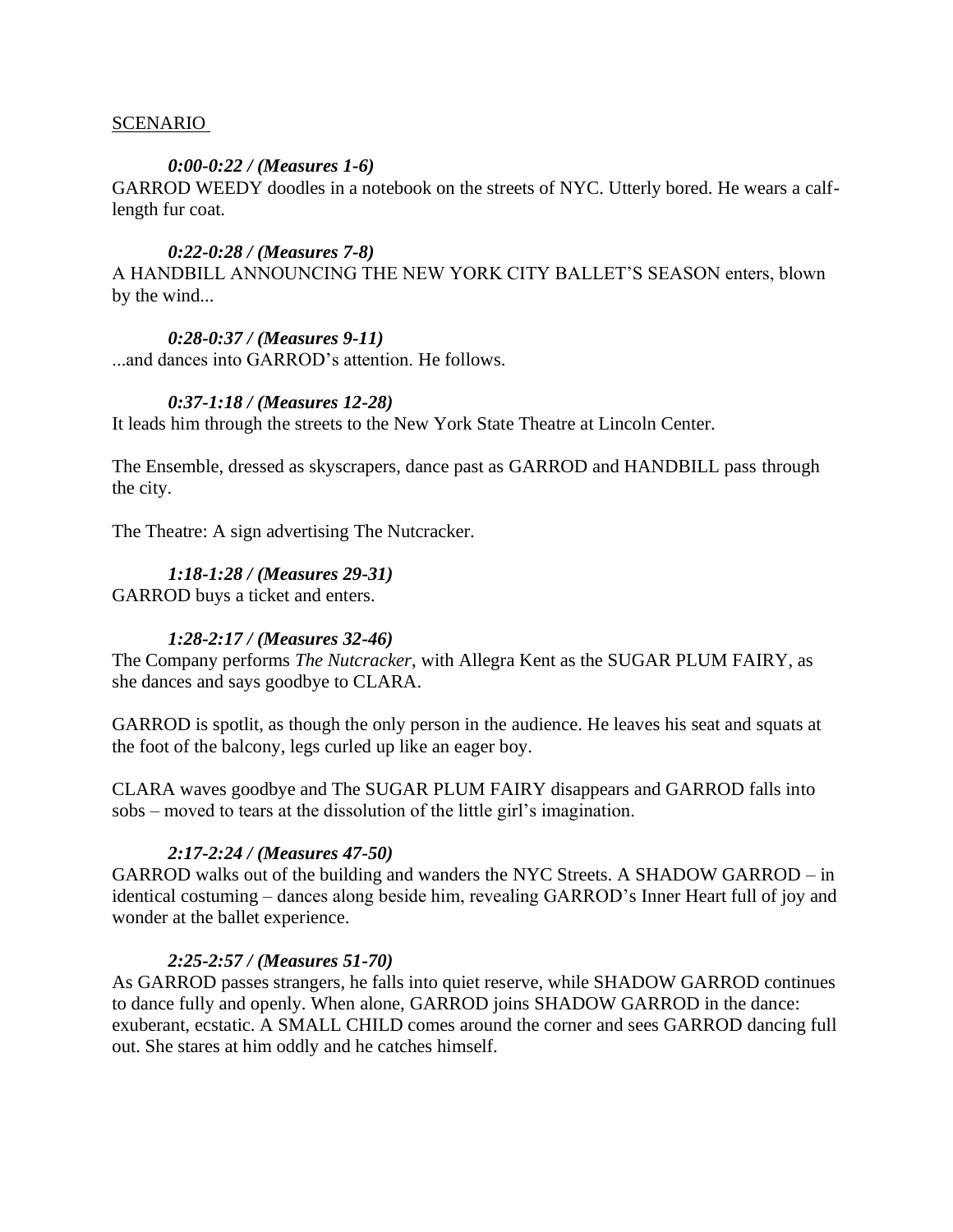# *2:57-3:00 / (Measure 71)*

GARROD and SHADOW GARROD circle back and return to the ballet. A sign advertising "GEORGE BALANCHINE's A MIDSUMMER NIGHT's DREAM.

GARROD buys a Ticket, then sits in the lobby, doodling.

# *3:00-4:00 / (Measres 72-84)*

GEORGE BALANCHINE, enters, excited for opening night. A FAN stops him for his autograph, pointing at his name on the poster, then back to BALANCHINE. BALANCHINE graciously does this. THE FAN enters the theatre.

BALANCHINE glances at doodling GARROD, checks his watch, confused, and ducks into the theatre. GARROD closes his book and enters the theatre.

# *4:00-4:03 / (Measures 84)*

Applause begins…

# *4:03-4:20 / (Measures 85-91)*

… and GARROD exits the theatre. He takes his perch and doodles.

# *4:20-4:30 / (Measures 91-96)*

GEORGE BALANCHINE sneaks out of the theatre – thrilled – and his face drops as he sees GARROD doodling. BALANCHINE exits.

# *4:30-5:33 / (Measures 96-121)*

LES BOYS enter from the Theatre. They join GARROD and all gossip and bitch excitedly about the performance.

# *Can ballet have spoken text? Supertitles? THIS ONE DOES!*

• GARROD: I never stay for the curtain call. This company loathes curtain calls; if they see you standing, they lose all respect for you.

• LES BOY: If I see that Lavender leotard with the little skirt that doesn't match ONE MORE TIME...

• LES BOY 2: This program is all wrong: Mikhail didn't do his first variation, and Patty didn't do her second.

• LES BOY 3: Barbara did the fifth instead of the fourth.

• GARROD And Susan wasn't there at all, but then who was ... what's her name? The short one with the feet like baked potatoes in foil?

• LES BOY 2: Don't you feel the whole idea of sets and costumes is vulgar?"

• GARROD: I leave New York the day the season closes and I arrive back the day before it opens. I'm only in the city for George.

• Quote: "You can often hear me bitching about somebody's performance, but I'm bitching on a terribly high level."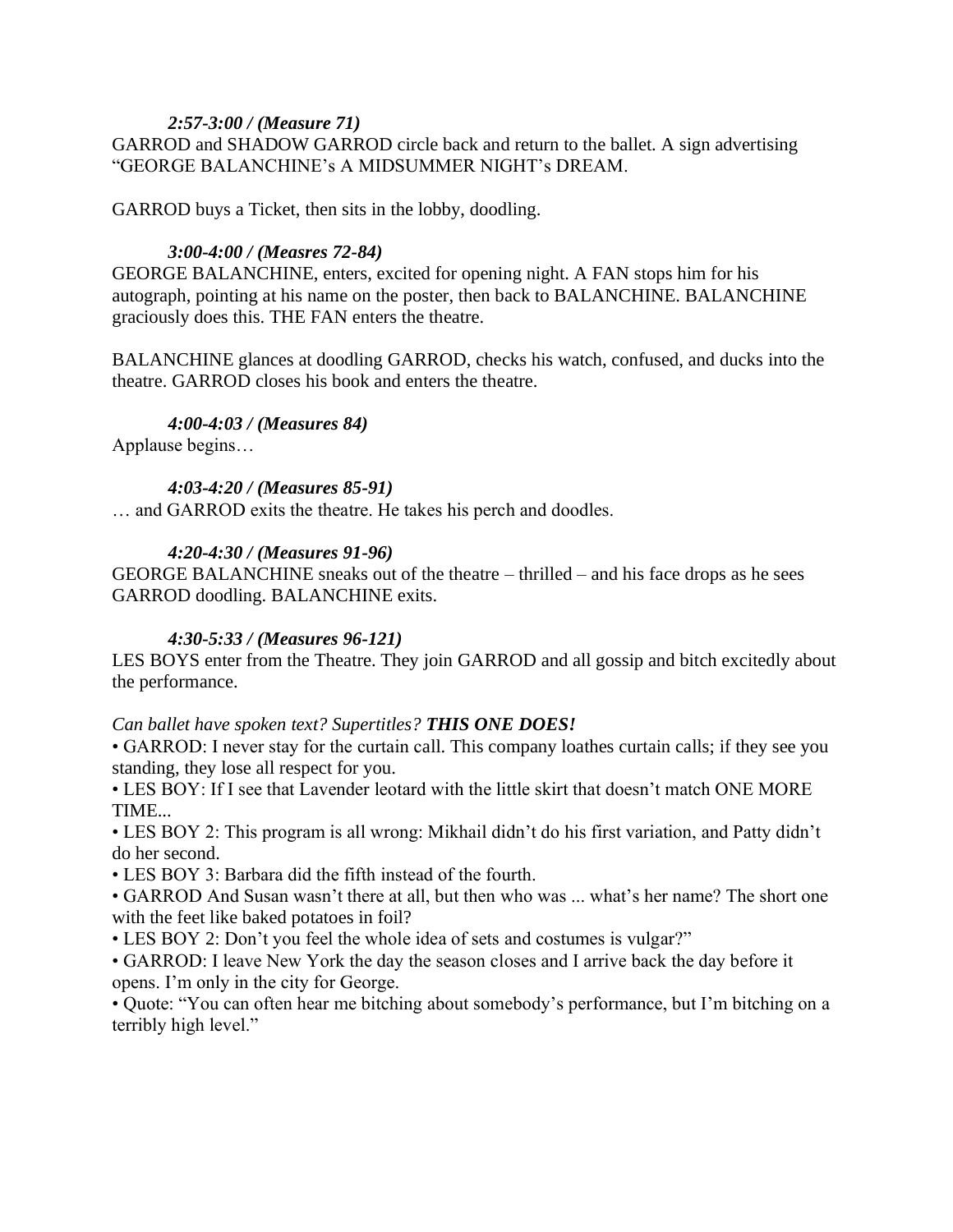*5:22*

A Bell rings. LES BOYS re-enter the theatre (exiting the stage). GOREY remains, doodling and noting his program.

GEORGE BALANCHINE enters. Again, he sees GARROD: Bemused! This man comes to sit and draw, and never watches the ballet!

BALANCHINE enters the theatre.

# *5:33-5:47/ (Measure 122-128)*

GOREY closes his program and enters the theatre.

The Years Pass. Posters of various masterpieces dance across:  $AGON...$ The SEVEN DEADLY SINS... JEWELS...

GOREY sits in the lobby, doodling and writing.

1983 dances across.

### *5:48-5:59 / (Measures 128-132)*

BALANCHINE, older, weak, enters the lobby. He sees GARROD, laughs and shakes his head.

### *5:59-6:04 / (Measures 133-134)*

He is about to enter the theatre when the door bursts open – DEATH dances out.

#### *6:04-6:20 / (Measures 135-140)*

DEATH is a giant TOP HAT with a black ribbon of mourning tied around and flowing like a train from the brim.

#### *6:20-6:58 / (Measures 141-152)*

DEATH engages BALANCHINE in a Pas de deux, dancing faster, jumping higher, DEATH puppeting BALANCHINE.

BALANCHINE increasingly loses his balance, stumbling, struggling to see, and to hear the music and keep with it.

GARROD fights to stop this dance of death – performing the dance on his own so that BALANCHINE may escape.

But he has neither the skill nor the allure.

GARROD tries to grab and hold BALANCHINE, to pull him from Death's sway, but BALANCHINE falls out of his grasp.